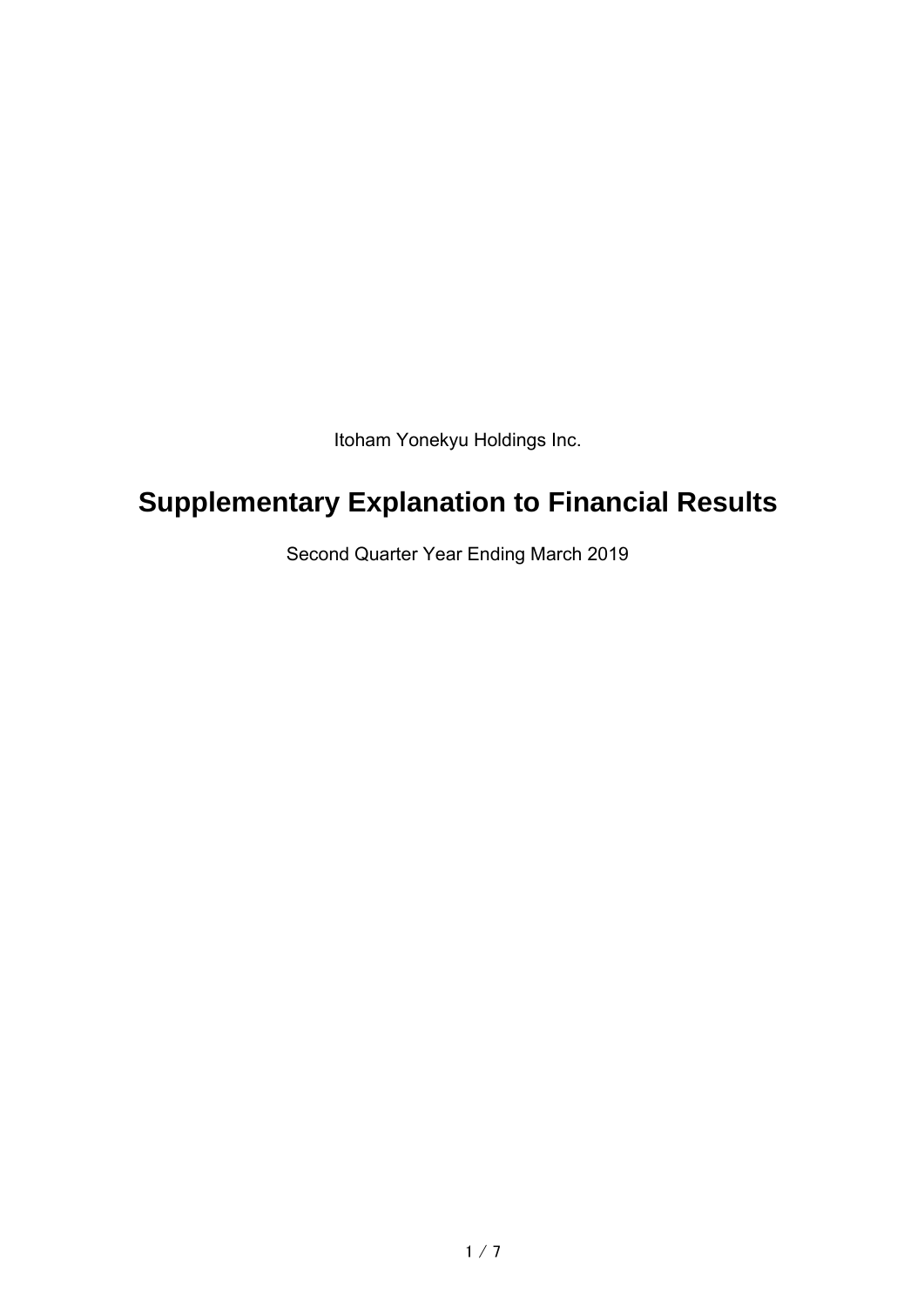# 1) Summary of Financial Results

|                                |                 |            |                 |            |                    | (Million Yen, %) |
|--------------------------------|-----------------|------------|-----------------|------------|--------------------|------------------|
|                                | Actual 2018     | % of Sales | Actual 2017     | % of Sales | Change             |                  |
| Sales                          | 426,425         |            | 416,637         |            | 9,787              | 2.3              |
| Gross Profit                   | 63,000          | 14.8       | 65,108          | 15.6       | $\triangle$ 2,108  | $\triangle$ 3.2  |
| S, G & A Expenses              | 55,050          | 12.9       | 53,674          | 12.9       | 1,376              | 2.6              |
| Operating Income               | 7,949           | 1.9        | 11,434          | 2.7        | ▲ 3,485            | $\triangle$ 30.5 |
| Non-operating Income           | 1,023           |            | 777             |            | 245                | 31.7             |
| Non-operating Expenses         | $\Delta$ 574    |            | $\Delta$ 567    |            | $\blacktriangle$ 7 |                  |
| <b>Equity Method Gain/Loss</b> | 207             |            | 907             |            | ▲ 699              | ▲ 77.2           |
| Net Non-operating Gain/Loss    | 656             |            | 1,117           |            | ▲ 461              | $\triangle$ 41.3 |
| Ordinary Income                | 8,605           | 2.0        | 12,552          | 3.0        | $\triangle$ 3,946  | $\triangle$ 31.4 |
| Extra-ordinary Gain            | 1,023           |            | 366             |            | 657                | 179.5            |
| <b>Extra-ordinary Loss</b>     | $\triangle$ 427 |            | $\triangle$ 162 |            | $\triangle$ 265    |                  |
| Net Extra-ordinary Gain/Loss   | 595             |            | 204             |            | 391                | 191.7            |
| Income Before Taxes            | 9,201           |            | 12,756          |            | $\triangle$ 3,554  | $\triangle$ 27.9 |
| Net Income                     | 6,058           | 1.4        | 8,418           | 2.0        | $\triangle$ 2,359  | ▲ 28.0           |



2 / 7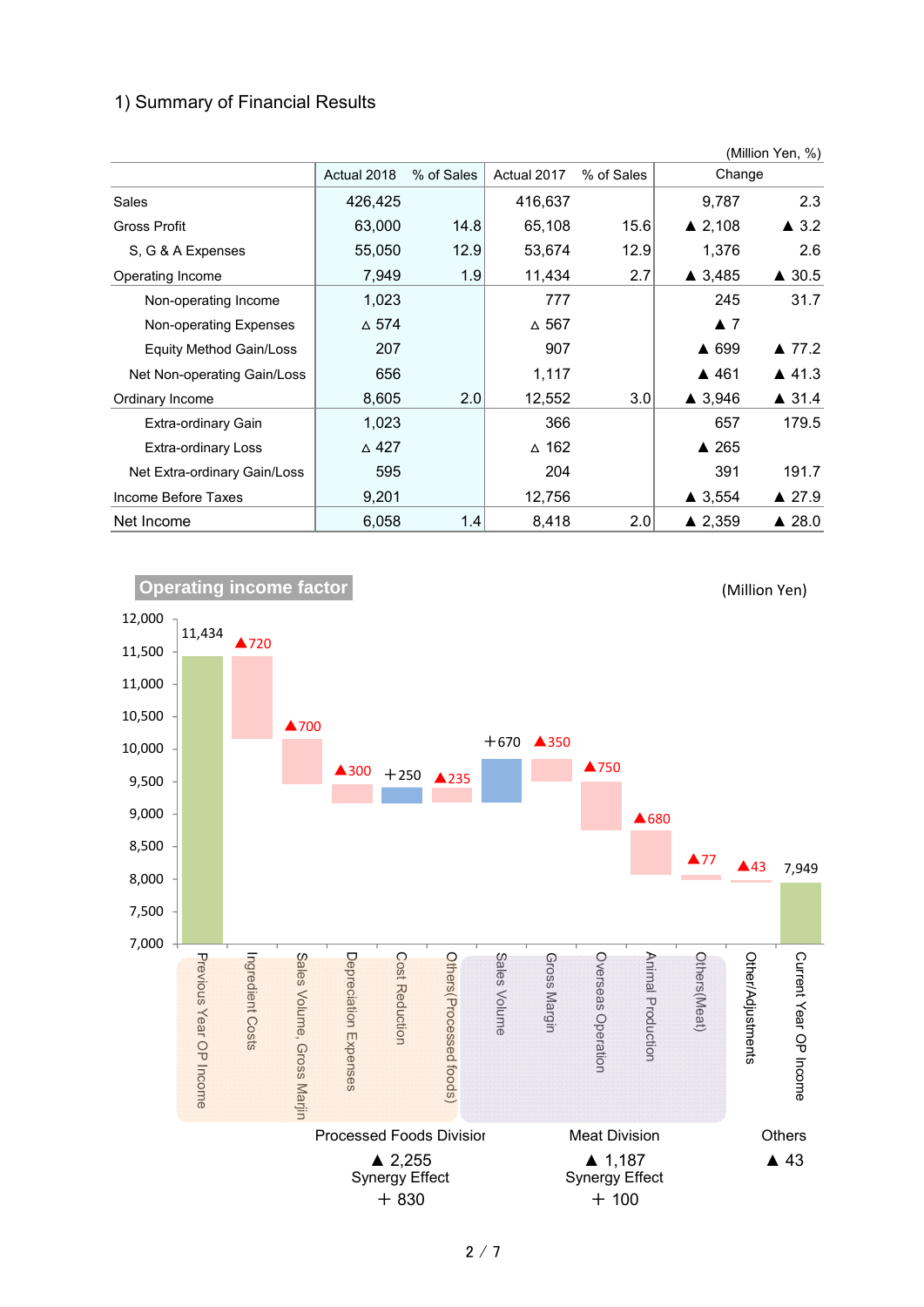# 2) Segment Information

# (1) Operating Segment Information

|                                 |              |                 |                 | (Million Yen, %)   |
|---------------------------------|--------------|-----------------|-----------------|--------------------|
|                                 |              | Actual 2018     | Actual 2017     | Change             |
| <b>Processed Foods Division</b> | <b>Sales</b> | 142,562         | 140,129         | 2,432              |
|                                 | OP Margin    | 3,645           | 5,900           | $\triangle$ 2,255  |
|                                 | % of Sales   | 2.6             | 4.2             | $\triangle$ 1.6    |
| <b>Meat Division</b>            | Sales        | 281,779         | 274,422         | 7,356              |
|                                 | OP Margin    | 4,715           | 5,902           | ▲ 1,187            |
|                                 | % of Sales   | 1.7             | 2.2             | $\triangle$ 0.5    |
| Others/Adjustments              | Sales        | 2,083           | 2,085           | $\blacktriangle$ 1 |
|                                 | OP Margin    | $\triangle$ 411 | $\triangle$ 368 | $\triangle$ 43     |
| Consolidated                    | Sales        | 426,425         | 416,637         | 9,787              |
|                                 | OP Margin    | 7,949           | 11,434          | ▲ 3,485            |
|                                 | % of Sales   | 1.9             | 2.7             | $\triangle$ 0.8    |

# **Operating Income Factors**

| <b>Processed Foods Division</b> | (Million Yen)     | <b>Meat Division</b>      | (Million Yen)  |
|---------------------------------|-------------------|---------------------------|----------------|
|                                 | Change            |                           | Change         |
| <b>Ingredient Costs</b>         | $\triangle$ 1,270 | Sales Volume              | 670            |
| Sales Volume, Gross Marjin      | ▲ 700             | Gross Margin              | ▲ 350          |
| <b>Depreciation Expenses</b>    | ▲ 300             | <b>Overseas Operation</b> | ▲ 750          |
| <b>Cost Reduction</b>           | 250               | <b>Animal Production</b>  | ▲ 680          |
| <b>Others</b>                   | ▲ 235             | <b>Others</b>             | $\triangle$ 77 |
| Total                           | $\triangle$ 2,255 | Total                     | ▲ 1,187        |
| <b>Synergy Effect</b>           | 830               | <b>Synergy Effect</b>     | 100            |

| <b>Processed Foods Division</b> | (Million Yen)     | <b>Meat Division</b>      | (Million Yen)       |
|---------------------------------|-------------------|---------------------------|---------------------|
|                                 | Change            |                           | Change              |
| <b>Ingredient Costs</b>         | $\triangle$ 1,270 | Sales Volume              | 670                 |
| Sales Volume, Gross Marjin      | ▲ 700             | Gross Margin              | ▲ 350               |
| <b>Depreciation Expenses</b>    | $\triangle$ 300   | <b>Overseas Operation</b> | ▲ 750               |
| <b>Cost Reduction</b>           | 250               | <b>Animal Production</b>  | ▲ 680               |
| Others                          | ▲ 235             | <b>Others</b>             | $\blacktriangle$ 77 |
| Total                           | $\triangle$ 2,255 | Total                     | $\triangle$ 1,187   |
| Synergy Effect                  | 830               | <b>Synergy Effect</b>     | 100                 |

# (2) Sales by Market

|                    |             |             | (Million Yen) |
|--------------------|-------------|-------------|---------------|
|                    | Actual 2018 | Actual 2017 | Change        |
| Japan              | 364,734     | 360,135     | 4,599         |
| Asia               | 19,325      | 15,881      | 3,444         |
| North America      | 17,632      | 15,735      | 1,897         |
| Oceania            | 14,578      | 13,798      | 780           |
| Europe             | 8,902       | 9,092       | ▲ 190         |
| <b>Others</b>      | 1,250       | 1,994       | ▲ 745         |
| Total              | 426,425     | 416,637     | 9,787         |
| Overseas Sales (%) | 14.5        | 13.6        | 0.9           |
|                    |             |             |               |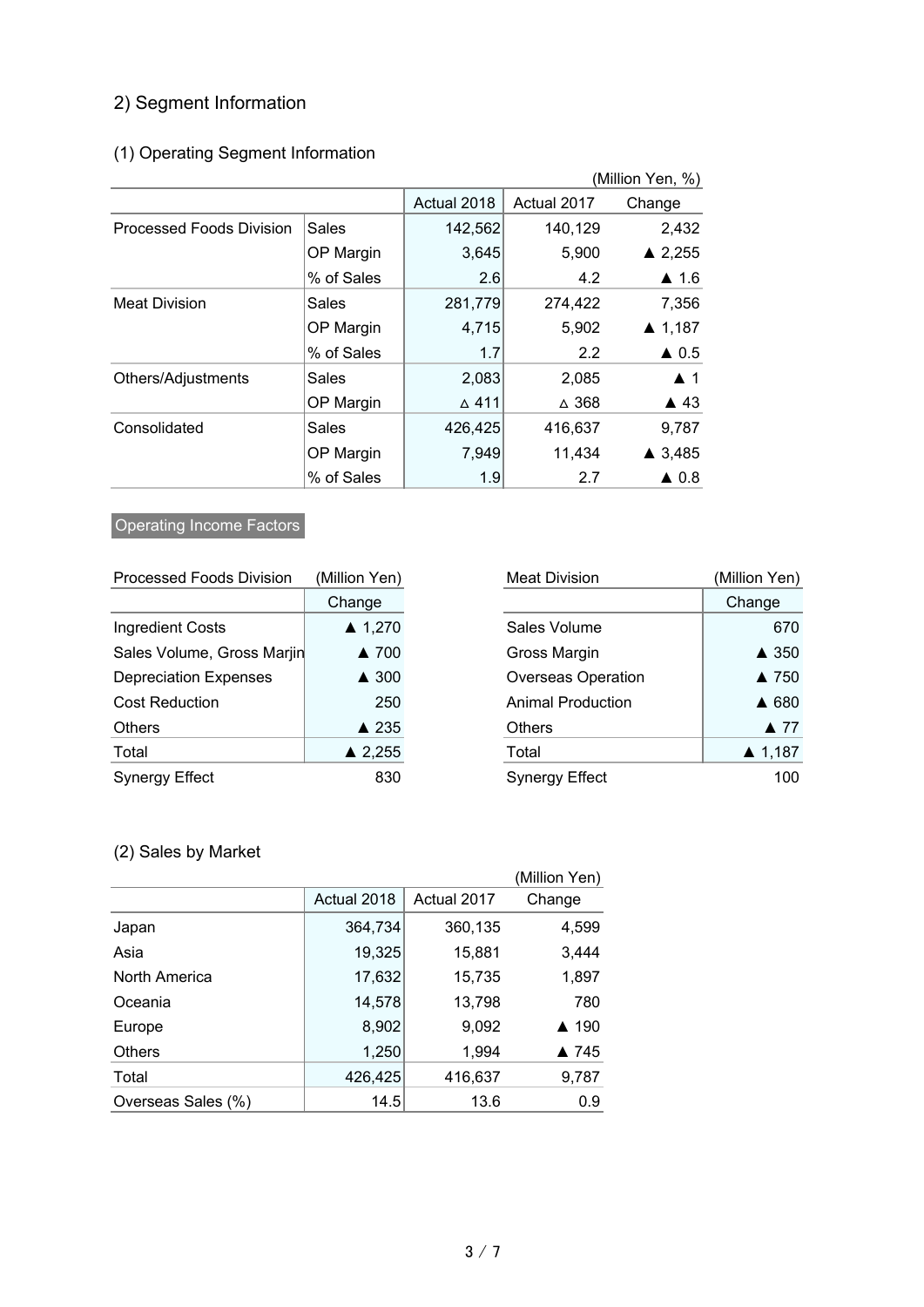# 3) Financial Data

**Sales**

| (Million Yen, %)       |         |                         |                   |                 |                                                                               |  |
|------------------------|---------|-------------------------|-------------------|-----------------|-------------------------------------------------------------------------------|--|
|                        |         | Actual 2018 Actual 2017 | Change            |                 | Impact of<br>fluctuations in<br>foreign exchange<br>rates related to<br>ANZCO |  |
| Ham/Sausage            | 85,727  | 87,130                  | $\triangle$ 1,403 | $\triangle$ 1.6 | $\blacktriangle$ 8                                                            |  |
| <b>Processed Foods</b> | 66,124  | 61,832                  | 4,292             | 6.9             | ▲ 257                                                                         |  |
| Meat                   | 263,602 | 258,923                 | 4,679             | 1.8             | ▲ 1,312                                                                       |  |
| Others                 | 10,971  | 8,753                   | 2,218             | 25.3            |                                                                               |  |
| Total                  | 426,425 | 416,638                 | 9,787             | 2.3             | ▲ 1,587                                                                       |  |

# **SG & A Expenses**

| (Million Yen, %)      |        |                         |                |                      |  |
|-----------------------|--------|-------------------------|----------------|----------------------|--|
|                       |        | Actual 2018 Actual 2017 | Change         |                      |  |
| Labor Expenses        | 17,684 | 18,533                  | ▲ 849          | $\triangle$ 4.6      |  |
| Shipping / Handling   | 15,511 | 14,566                  | 945            | 6.5                  |  |
| Advertisement         | 3,615  | 3,838                   | ▲ 223          | $\triangle$ 5.8      |  |
| Sales Fees            | 2,658  | 2,706                   | $\triangle$ 49 | $\blacktriangle$ 1.8 |  |
| Packing               | 1,626  | 1,468                   | 158            | 10.8                 |  |
| Depreciation          | 807    | 790                     | 17             | 2.2                  |  |
| <b>Other Expenses</b> | 13,150 | 11,773                  | 1,377          | 11.7                 |  |
| Total                 | 55,050 | 53,675                  | 1,376          | 2.6                  |  |

# **Non-Operational G/L**

|                      |                 |                         | (Million Yen, %)               |
|----------------------|-----------------|-------------------------|--------------------------------|
|                      |                 | Actual 2018 Actual 2017 | Change                         |
| <b>Equity Method</b> | 207             | 907                     | ▲ 699<br>▲ 77.2                |
| Financing            | $\triangle$ 319 | $\triangle$ 286         | $\triangle$ 33                 |
| <b>Others</b>        | 768             | 497                     | 271<br>54.5                    |
| Total                | 656             | 1,118                   | $\blacktriangle$ 41.3<br>▲ 462 |

#### \*Major G/L( Equity in earnings of affiliates)

|      | Actual 2018 Actual 2017 |     | Change |
|------|-------------------------|-----|--------|
| MIY. | 33                      | 16  | 17     |
| IPC. | 75                      | 711 | ▲ 636  |

# **Extra-ordinary Gain/Loss**

|                            |     |                         |        | (Million Yen, %) |
|----------------------------|-----|-------------------------|--------|------------------|
|                            |     | Actual 2018 Actual 2017 | Change |                  |
| <b>Sales of Securities</b> | 518 | 294                     | 224    | 76.2             |
| Others                     | 77  | $\Delta$ 90             | 168    |                  |
| Total                      | 595 | 203                     | 391    | 193.1            |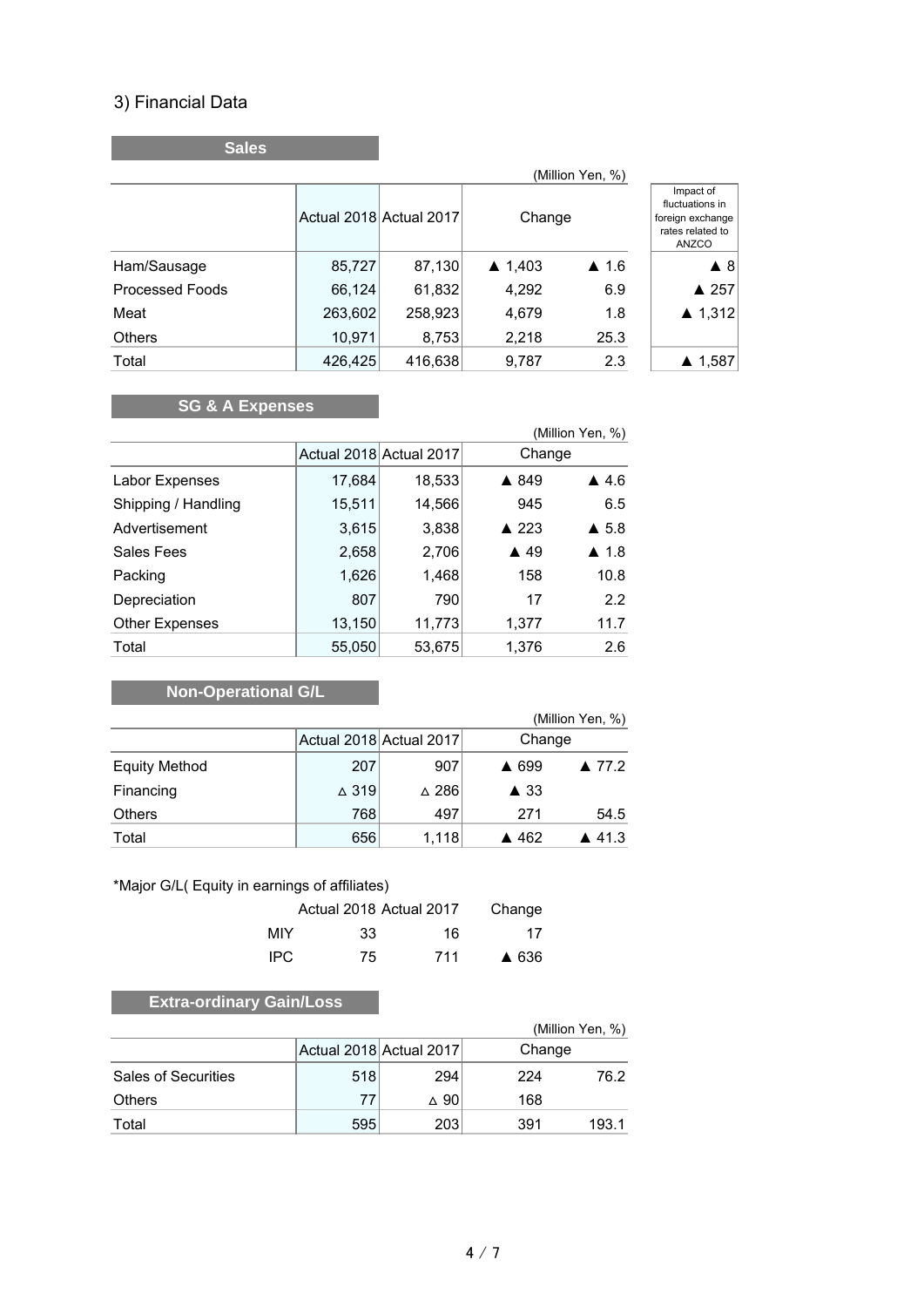#### 4) Forecast of Business Results and Dividends

#### **Business Results Forecast**

|                     |                   |                           |              |                   |             | (Million Yen) |  |
|---------------------|-------------------|---------------------------|--------------|-------------------|-------------|---------------|--|
|                     | <b>First Half</b> |                           | Second Half  |                   |             | Year          |  |
|                     | 2018 F'cast       | Change                    | 2018 F'cast  | Change            | 2018 F'cast | Change        |  |
| Sales               | 426,425           | 9,787                     | 423,575      | 8,347             | 850,000     | 18,135        |  |
| Operating Income    | 7,949             | $\triangle$ 3.485         | 12,051       | 1,923             | 20,000      | ▲ 1,562       |  |
| Non-operating G/L   | 656               | ▲ 461                     | 344          | $\triangle$ 1,400 | 1,000       | ▲ 1,861       |  |
| Ordinary Income     | 8,605             | 3,946<br>$\blacktriangle$ | 12,395       | 524               | 21,000      | ▲ 3,423       |  |
| Extra-ordinary G/L  | 595               | 391                       | $\Delta$ 595 | ▲ 835             | 0           | ▲ 444         |  |
| Income Before Taxes | 9,201             | $\triangle$ 3.554         | 11,799       | ▲ 312             | 21,000      | ▲ 3,867       |  |
| Net Income          | 6,058             | $\triangle$ 2,359         | 7,942        | 576               | 14,000      | ▲ 1,784       |  |

#### **CONSIDERED EXECUTES** Dividends Forecasts

|               |       |       | End of Year   EPS F'cast   Payout Ratio |
|---------------|-------|-------|-----------------------------------------|
|               | Yen   | Yen   | $\%$                                    |
| 2017 Actual   | 17.00 | 53.22 | 31.9                                    |
| 2018 Forecast | 17.00 | 47.35 | 35.9                                    |

# **Operating Segment Information Forecast**

| (Million Yen, %)                |            |                   |                      |                 |        |                 |                   |
|---------------------------------|------------|-------------------|----------------------|-----------------|--------|-----------------|-------------------|
|                                 |            | <b>First Half</b> |                      | Second Half     |        | Year            |                   |
|                                 |            | 2018 F'cast       | Change               | 2018 F'cast     | Change | 2018 F'cast     | Change            |
| <b>Processed Foods Division</b> | Sales      | 142,562           | 2,432                | 152,938         | 5,565  | 295,500         | 7,998             |
|                                 | OP Margin  | 3.645             | $\triangle$ 2.255    | 5,655           | 791    | 9,300           | $\triangle$ 1,464 |
|                                 | % of Sales | 2.6               | $\blacktriangle$ 1.7 | 3.7             | 0.4    | 3.1             | $\triangle$ 0.6   |
| <b>Meat Division</b>            | Sales      | 281,779           | 7,356                | 268,221         | 2,536  | 550,000         | 9,893             |
|                                 | OP Margin  | 4,715             | $\triangle$ 1,187    | 6,785           | 1,255  | 11,500          | 68                |
|                                 | % of Sales | 1.7               | $\triangle$ 0.5      | 2.5             | 0.4    | 2.1             | $\triangle$ 0.0   |
| Others/Adjustments              | Sales      | 2,083             | $\blacktriangle$ 1   | 2,417           | 247    | 4,500           | 245               |
|                                 | OP Margin  | $\triangle$ 411   | $\triangle$ 43       | $\triangle$ 389 | ▲ 123  | $\triangle$ 800 | ▲ 166             |
| Consolidated                    | Sales      | 426,425           | 9,787                | 423,575         | 8,347  | 850,000         | 18,135            |
|                                 | OP Margin  | 7,949             | $\triangle$ 3.485    | 12,051          | 1,923  | 20,000          | ▲ 1,562           |
|                                 | % of Sales | 1.9               | $\triangle$ 0.9      | 2.8             | 0.4    | 2.4             | $\triangle$ 0.2   |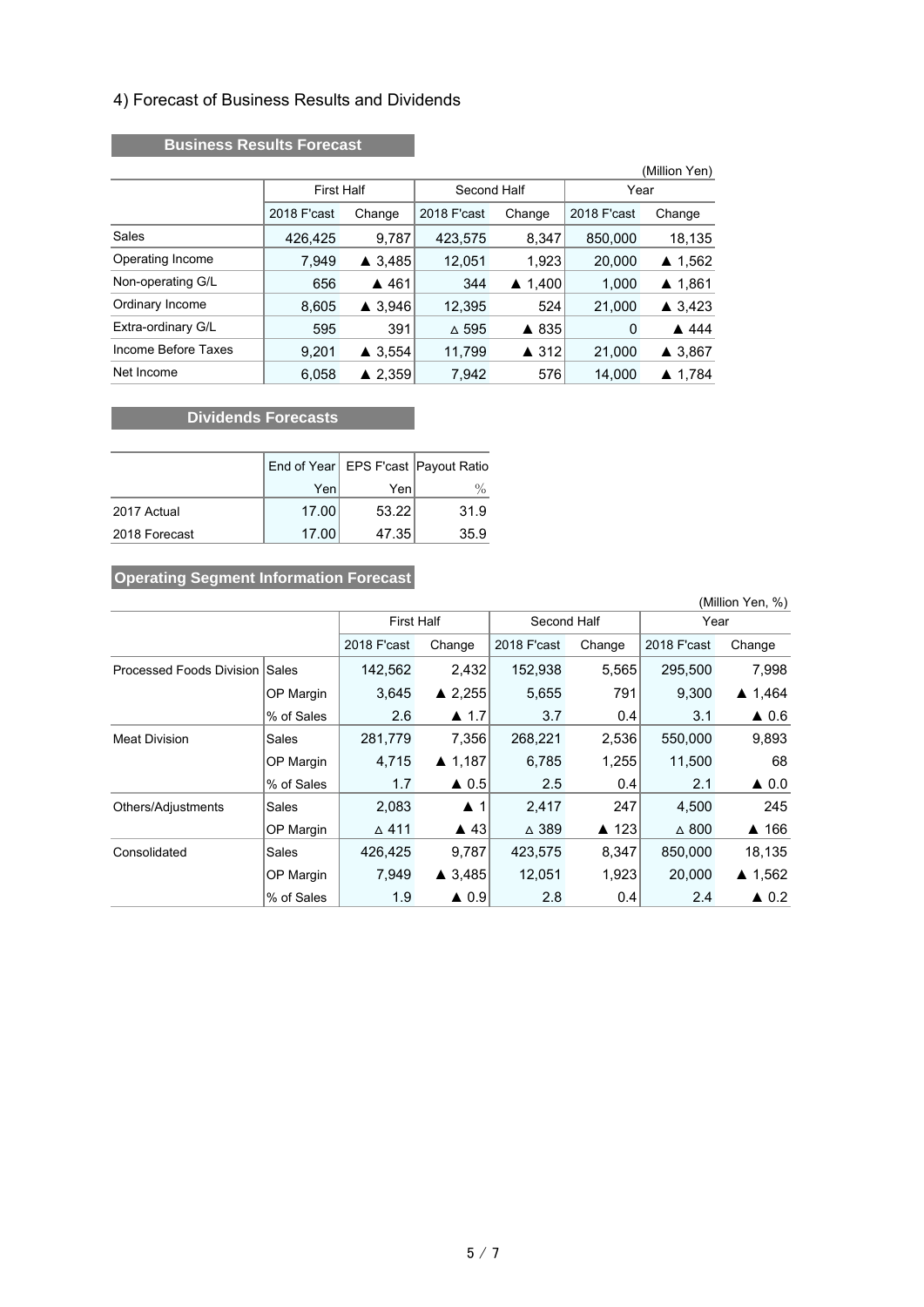**Operating Income Variance (forecast)**